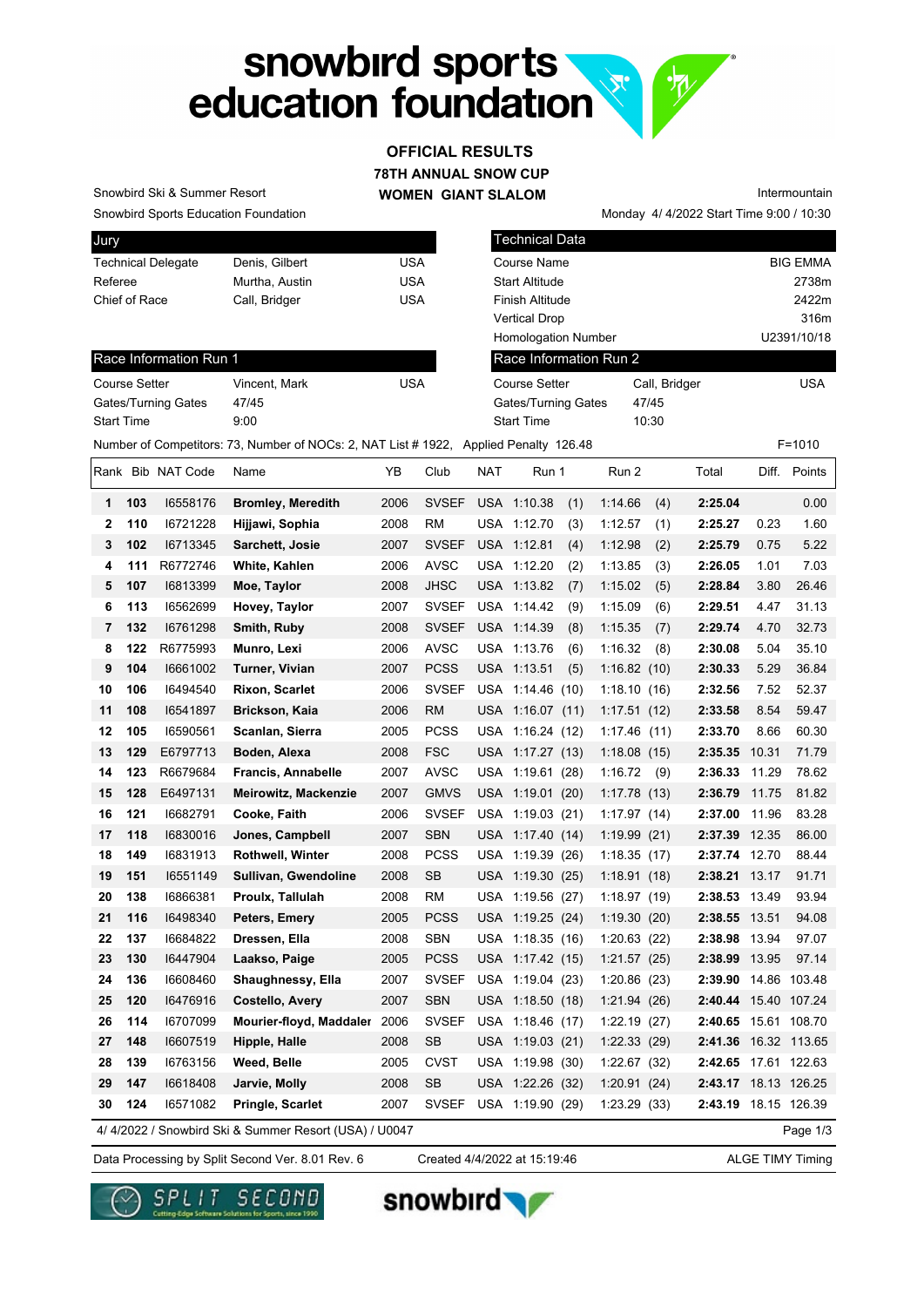## **78TH ANNUAL SNOW CUP WOMEN GIANT SLALOM OFFICIAL RESULTS**

Snowbird Sports Education Foundation Snowbird Ski & Summer Resort

## Intermountain

Monday 4/ 4/2022 Start Time 9:00 / 10:30

|    |     | Rank Bib NAT Code | Name                     | YB   | Club         | <b>NAT</b> | Run 1            | Run 2        | Total                | Diff. | Points       |
|----|-----|-------------------|--------------------------|------|--------------|------------|------------------|--------------|----------------------|-------|--------------|
| 31 | 126 | 16609372          | Venverloh, Caitlin       | 2006 | <b>PCSS</b>  |            | USA 1:22.17 (31) | 1:22.19(27)  | 2:44.36 19.32 134.54 |       |              |
| 32 | 127 | 16571365          | Penze, Lauren            | 2007 | <b>PCSS</b>  | <b>USA</b> | 1:22.65(33)      | 1:22.46(31)  | 2:45.11              |       | 20.07 139.76 |
| 33 | 142 | 16780373          | Pehrson, Ruby            | 2007 | <b>BR</b>    |            | USA 1:24.33 (37) | 1:22.36(30)  | 2:46.69 21.65 150.76 |       |              |
| 34 | 146 | 16555426          | Umble, Jenna             | 2007 | <b>SB</b>    |            | USA 1:23.44 (35) | 1:24.70(35)  | 2:48.14 23.10 160.86 |       |              |
| 35 | 145 | 16667820          | Kanarowski, Kendall      | 2007 | <b>RM</b>    |            | USA 1:23.12 (34) | 1:25.25(36)  | 2:48.37 23.33 162.46 |       |              |
| 36 | 162 | 16631582          | Hall, Greta              | 2008 | <b>BBSEF</b> |            | USA 1:25.87 (39) | 1:23.94(34)  | 2:49.81 24.77 172.49 |       |              |
| 37 | 135 | 16502943          | <b>Mannelin, Kirsten</b> | 2007 | <b>RM</b>    |            | USA 1:24.04 (36) | 1:25.91(39)  | 2:49.95 24.91 173.46 |       |              |
| 38 | 133 | 16721182          | Hijjawi, Layla           | 2004 | <b>RM</b>    |            | USA 1:24.90 (38) | 1:25.70(38)  | 2:50.60 25.56 177.99 |       |              |
| 39 | 154 | 16611803          | Huntsman, Alyssa         | 2008 | <b>SVSEF</b> |            | USA 1:27.19 (40) | 1:25.44(37)  | 2:52.63 27.59 192.13 |       |              |
| 40 | 153 | 16928680          | Jones, Piper             | 2008 | <b>BBSEF</b> |            | USA 1:28.24 (41) | 1:26.23(40)  | 2:54.47 29.43 204.94 |       |              |
| 41 | 157 | 16503478          | Railsback, Aurora        | 2007 | <b>BR</b>    |            | USA 1:28.51 (43) | 1:27.54(42)  | 2:56.05 31.01 215.94 |       |              |
| 42 | 156 | 16644480          | Leveratto, Sofia         | 2006 | SB           |            | USA 1:29.64 (45) | 1:26.70(41)  | 2:56.34 31.30 217.96 |       |              |
| 43 | 159 | 16747635          | Kirby, Greta             | 2007 | <b>PCSS</b>  |            | USA 1:29.56 (44) | 1:28.03(43)  | 2:57.59 32.55 226.67 |       |              |
| 44 | 170 | 16585533          | Larsen, Blake            | 2008 | <b>SB</b>    | <b>USA</b> | 1:30.36(46)      | 1:28.56(44)  | 2:58.92 33.88 235.93 |       |              |
| 45 | 161 | 16524748          | Tiranno, Jenna           | 2005 | <b>PCSS</b>  |            | USA 1:28.48 (42) | 1:31.84(49)  | 3:00.32 35.28 245.68 |       |              |
| 46 | 166 | 16907216          | Sell, Ashley             | 2008 | <b>PCSS</b>  | <b>USA</b> | 1:31.59(47)      | 1:29.55(45)  | 3:01.14              |       | 36.10 251.39 |
| 47 | 163 | 16872752          | Ries, Naomi              | 2008 | <b>SVSEF</b> |            | USA 1:32.09 (48) | 1:29.80(46)  | 3:01.89              |       | 36.85 256.61 |
| 48 | 169 | 16806966          | <b>Brower, Alta</b>      | 2008 | <b>SB</b>    |            | USA 1:32.16 (49) | 1:31.14(48)  | 3:03.30              |       | 38.26 266.43 |
| 49 | 172 | 16566133          | Pope, Rachel             | 2007 | <b>IND</b>   |            | USA 1:38.09 (50) | 1:33.51(50)  | 3:11.60 46.56 324.23 |       |              |
| 50 | 171 | 16922169          | Pruzan, Neve             | 2008 | <b>JHSC</b>  | <b>USA</b> | 1:40.94 (51)     | 1:30.76(47)  | 3:11.70 46.66 324.92 |       |              |
| 51 | 167 | 16646870          | Morasch, Aibhlinn        | 2008 | <b>PCSS</b>  |            | USA 1:43.30 (52) | 1:37.17(51)  | 3:20.47              |       | 55.43 385.99 |
| 52 | 168 | 16902720          | Johnson, Avery           | 2008 | <b>SBN</b>   |            | USA 1:43.51 (53) | 1:40.59 (52) | 3:24.10 59.06 411.27 |       |              |

**NOT PERMITTED TO START 1st RUN**

|     |          | DID NOT START 1st RUN: 2 competitors   |      |              |            |
|-----|----------|----------------------------------------|------|--------------|------------|
| 150 | 16713852 | Gallagher, Keira                       | 2008 | <b>PCSS</b>  | <b>USA</b> |
| 115 | 16438121 | Horsley, Alina                         | 2006 | <b>SB</b>    | <b>USA</b> |
|     |          |                                        |      |              |            |
|     |          | DID NOT FINISH 1st RUN: 16 competitors |      |              |            |
| 165 | 16730203 | Sewell, Alaska                         | 2008 | <b>SVSEF</b> | <b>USA</b> |
| 164 | 16740215 | Pagano, Emma                           | 2005 | <b>SBN</b>   | <b>USA</b> |
| 160 | 16620569 | Huckabone, Emma                        | 2007 | <b>PCSS</b>  | <b>USA</b> |
| 158 | 16740220 | Pagano, Mia                            | 2008 | <b>SBN</b>   | <b>USA</b> |
| 152 | 16576278 | Hoopes, Faith                          | 2006 | <b>SB</b>    | <b>USA</b> |
| 144 | 16708861 | <b>Wilson, Cayenne</b>                 | 2008 | <b>PCSS</b>  | <b>USA</b> |
| 143 | 16963972 | Lawrence, Macy                         | 2008 | <b>PCSS</b>  | <b>USA</b> |
| 141 | X6855532 | <b>Swift, Amelie</b>                   | 2008 | <b>PCSS</b>  |            |
| 140 | 16764409 | Potter, Anna                           | 2006 | <b>PCSS</b>  | <b>USA</b> |
| 134 | 16587743 | Preston, Sonja                         | 2007 | <b>PCSS</b>  | <b>USA</b> |
| 131 | 16536486 | Martin, Nina                           | 2007 | <b>SB</b>    | <b>USA</b> |
| 125 | 16937622 | Petrisko, Savannah                     | 2007 | <b>PCSS</b>  | <b>USA</b> |
| 119 | R6586140 | Bohart, Eden                           | 2007 | <b>AVSC</b>  | <b>USA</b> |
| 117 | 16971128 | Holbrook, Nina                         | 2007 | <b>PCSS</b>  | <b>USA</b> |
| 112 | 16536474 | <b>Martin, Beatrice</b>                | 2007 | <b>SB</b>    | <b>USA</b> |
|     |          |                                        |      |              |            |

4/ 4/2022 / Snowbird Ski & Summer Resort (USA) / U0047

Data Processing by Split Second Ver. 8.01 Rev. 6 Created 4/4/2022 at 15:19:46 ALGE TIMY Timing

Created 4/4/2022 at 15:19:46

Page 2/3